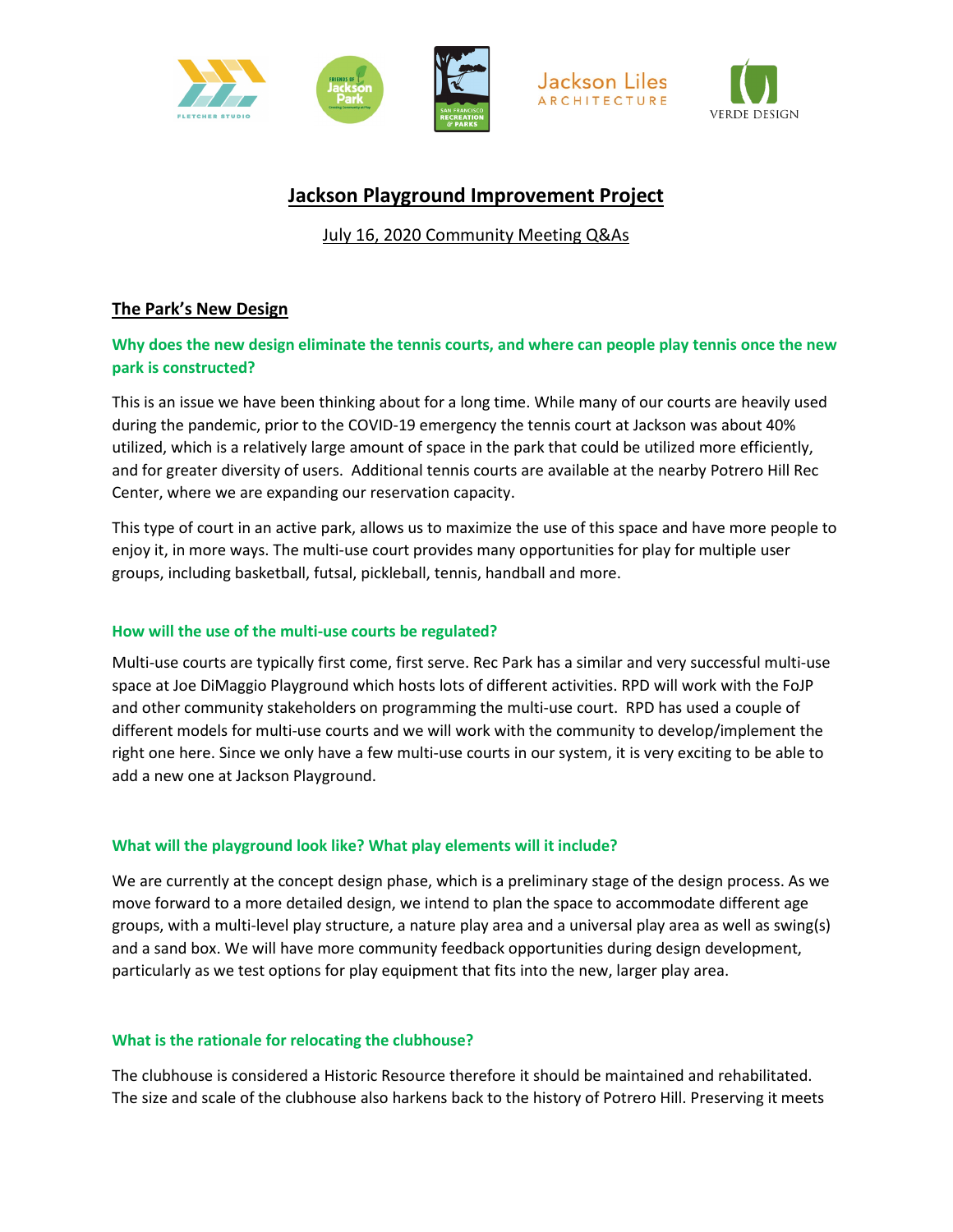many of the project's goals and offers a chance to maintain an important piece of San Francisco History. The clubhouse was originally in a more central location on Mariposa and was later moved to its present location at the corner of Mariposa and Arkansas. Moving the clubhouse to Carolina will allow the baseball/softball fields to be rearranged to become safer and for more efficient use of the residual space not needed by sports, which can then be aggregated on the West side of the park to create more community space.

With the clubhouse's current configuration, elevated above grade and accessed by ramps, the women's restroom is not ADA accessible. Moving the clubhouse to its new location where it will be "at grade" will improve accessibility by eliminating the need for steps or ramps for access.

### **Does this project include a space that can host events for homeless population in the clubhouse?**

The project includes an expansion to the current clubhouse with flexible program areas. Both RPD and community partners will have the opportunity to develop programming in the clubhouse postrenovation. We will work with a variety of partners to develop programming later on.

### **It seems like the new design is significantly increasing usable space, what space has decreased in return?**

The park's current design does not include many opportunities for passive, open space. The project rearranges and better utilizes space as well as removing underutilized areas, like the area currently around the edges of the field and behind the backstops. The park's perimeter is currently fenced on all sides along the sidewalk, which makes the park feel separate from the sidewalk. The new design blurs the boundary between the park and sidewalk by strategically placing vegetation and fencing along the park's perimeter to allow planting areas to reach past the boundary line, groves of trees to extend all the way to the curb, and ball field fencing to create pockets for program and new amenities along the perimeter of the field. These gestures may seem small but cumulatively add up to a bigger park with more usable space. New bulb-outs at all four corners of the park add extra space to the park's entries, and a modest 6' curb extension on Carolina Street also increases the total park area.

### **Will the fields be natural or synthetic turf?**

The fields are proposed as natural turf, with an alternative for synthetic turf. A decision has not yet been made as to which – there are pros and cons to either. Natural turf has a look and feel that people are used to, while synthetic turf allows many additional use hours due to lower maintenance needs and costs.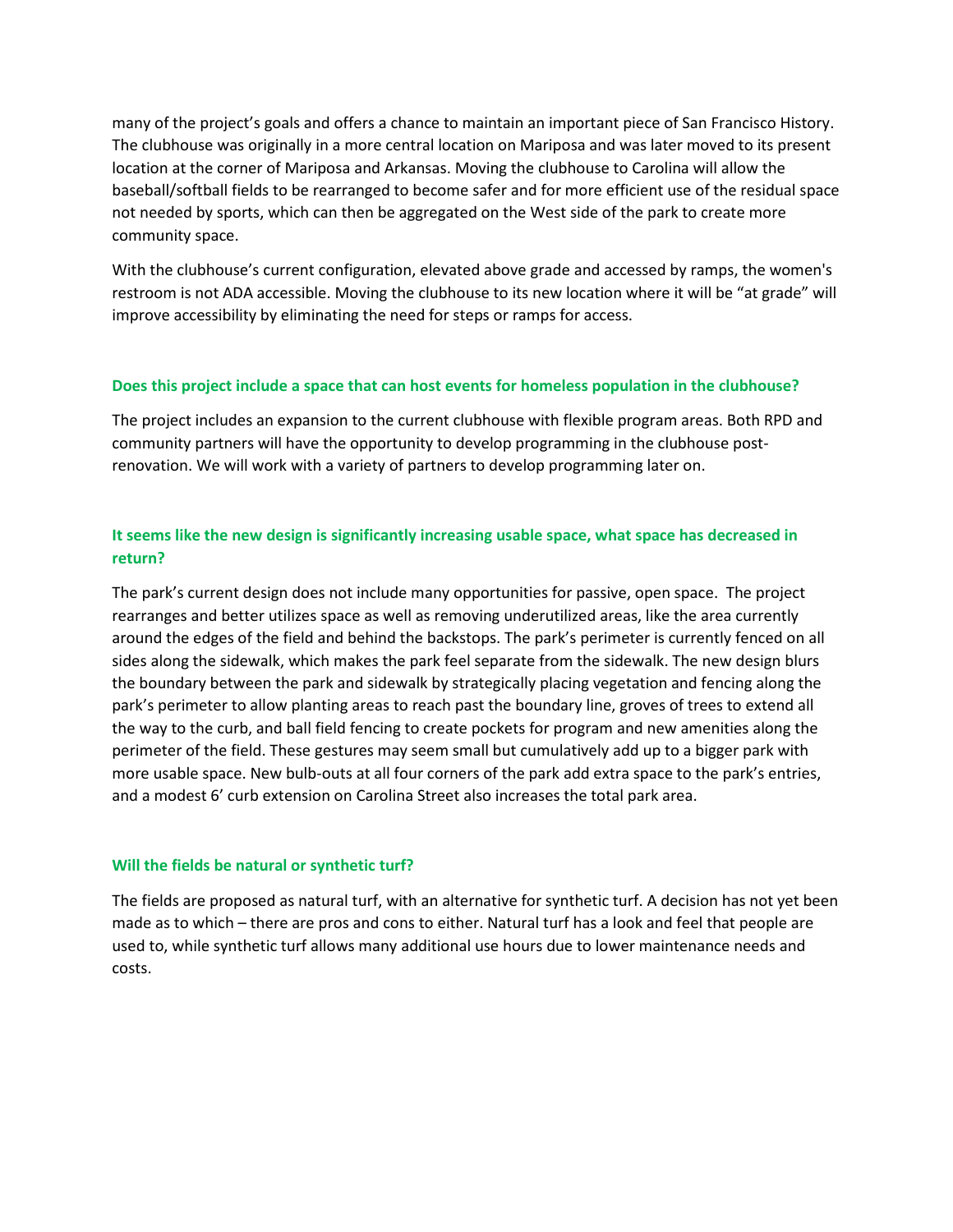#### **Will the passive green space have natural grass or synthetic turf? And the dog play area?**

We have heard repeatedly from the community that the preference is for natural grass for the passive open spaces. The dog play area will be synthetic turf so that it is available to users year-round and would not have to be closed regularly like a natural grass play area to allow the lawn to recover from wear.

#### **How were priorities for the park's renovation established?**

Input from a community survey conducted in 2015 informed the three community meetings held in 2016, where the design concept was developed in collaboration with and based on input from community and stakeholders.

#### **Will the power lines be buried as part of the renovation?**

This is something we could consider but there is a high cost associated that may come at the expense of other park features. There are SFMTA MUNI bus lines on 17th Street as well which would only go away after the SFMTA fleet is fully replaced with efficient busses that do not require the overhead infrastructure. On a separate note, new field lighting will be provided as a part of the renovation. The updated fixtures will utilize energy efficient LED fixtures with appropriate shields to decrease glare and light pollution. These fixtures can also be dimmed and have much better controls, allowing half or a quarter of the fields to be illuminated to support nighttime sports usage.

#### **Will there be any sculpture or art?**

The project will include an art piece or pieces. We are still determining what the art components will be and where in the park they will be located. The proposed design includes several opportunities for murals on the backside of the walls surrounding the multi-purpose court.

#### **How are the existing olive trees moved safely?**

It is possible, with care, to box and move the large olives tree to another location within the park. The team will rely on expert advice from a certified arborist to move the olive trees, which requires extracting the soil volume where the roots are growing to keep the tree healthy. An arborist will oversee the transplanting process and monitor the tree health before and after the relocation to ensure proper procedures are used.

#### **Will any of the perimeter trees function as windbreaks?**

The perimeter street trees will block some wind, but the canopy is required to be a minimum of 7-feet clear from the ground. A proper windbreak tree would have a lower canopy height and resemble a hedge, which is not compatible in an urban streetscape use.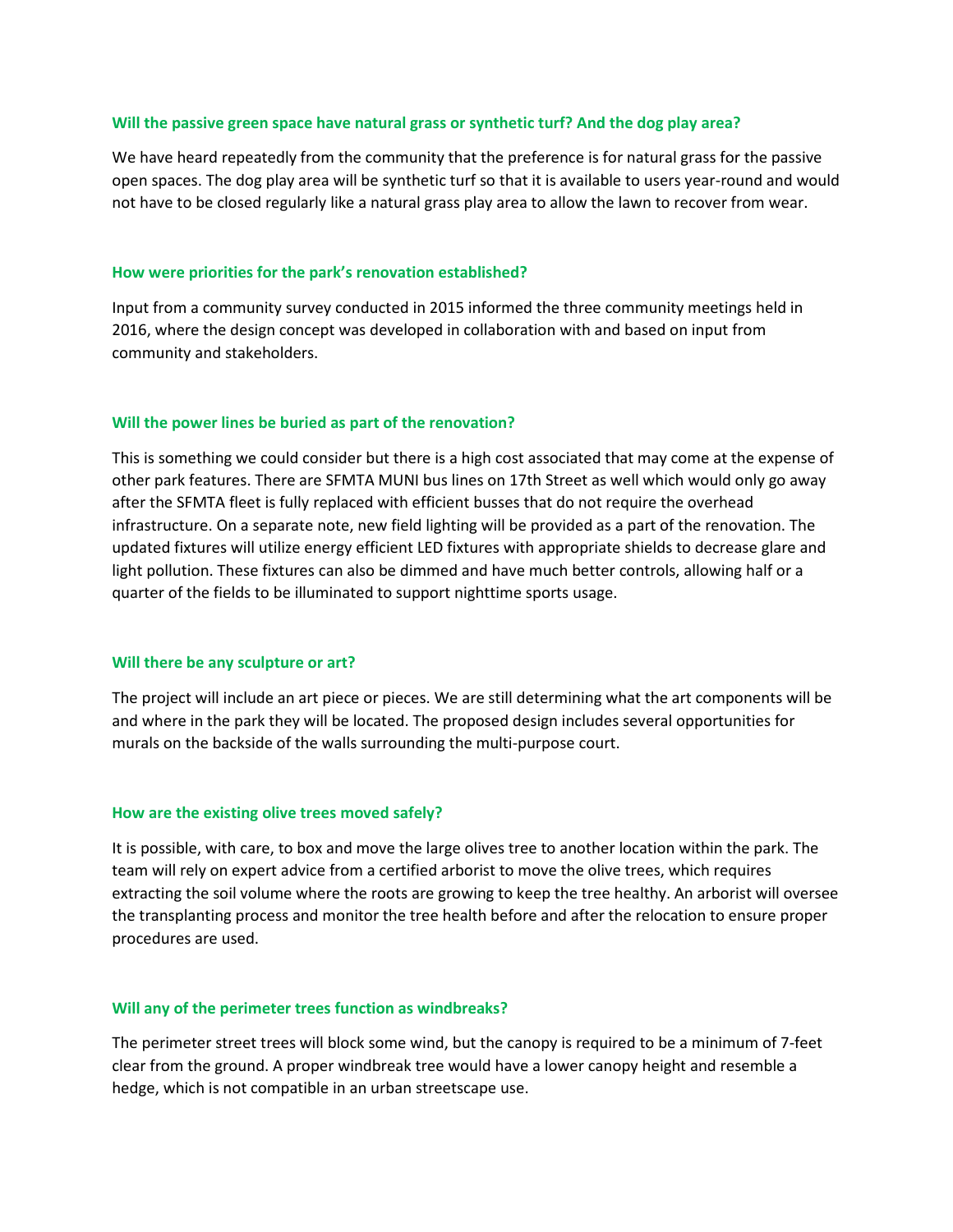### **Will the learning garden have a fence around it?**

Yes, the learning garden will have a fence around it to protect what is being grown. Access to the garden will be controlled via a locked gate. A new storage shed for garden equipment and a large composting area is included in the new design.

### **How will the proposed open space and play areas be secured at night, so there is no unnecessary wear and tear to the park?**

The City's Park Code determines the operation hours of parks under the jurisdiction of the Recreation and Park Department. Parks are officially closed at night and where gates are available, they are locked when the park closes for the day.

### **Project Construction and Funding**

#### **When is construction expected to begin, and how long will it take?**

We are in the midst of the design process and working to secure funding for the project. A date for construction start has not been set yet, but it is likely years away until full funding is secured. In the meantime, we will move as fast as we can through design and approvals process and keep everyone posted as the schedule firms up. Construction for a project of this scale could take around 18 months.

#### **Will construction be phased to allow use of the park, or will the park be closed during construction?**

Construction will not be phased. Projects of this scale and complexity are too cumbersome to phase. When we phase projects, it can double construction time and cost extraordinary amounts of money. We ask for the community's patience during the park's construction and will work expeditiously to return the Park back to stakeholders.

#### **What options are there for the project to receive additional public funds?**

We will keep working to secure funding for the project and close the funding gap. Options for additional funding include City, State and federal grants as well as philanthropic contributions by individuals or corporations.

#### **2020 Health and Recovery Bond**

#### **What if the bond doesn't pass?**

Without funding through the 2020 Health & Recovery Bond, the project would have a funding gap of about a third of the project budget.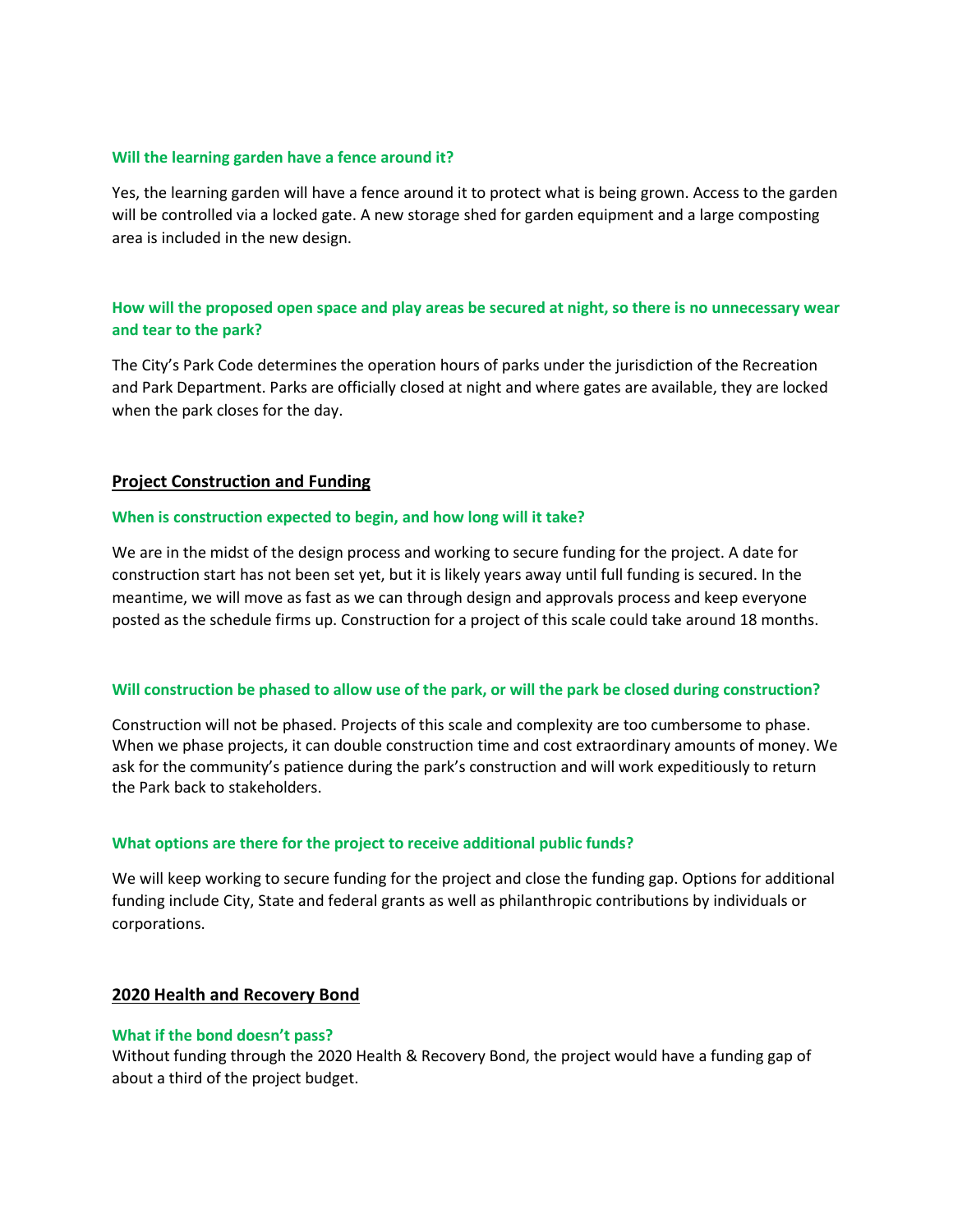For more information on the upcoming Bond, please visit the San Francisco Elections Department website[: https://sfelections.sfgov.org/](https://sfelections.sfgov.org/)

### **Is it possible for Jackson to get more than 10MM from the bond?**

Jackson Park is a priority park within the 2020 Health and Recovery Bond Recovery Parks program, and as such it will be allocated \$10 million, if voters approve the Bond.

For more information on the upcoming Bond, please visit the San Francisco Elections Department website[: https://sfelections.sfgov.org/](https://sfelections.sfgov.org/)

### **Why wasn't Jackson a named project on the bond?**

Jackson Playground could not be a named project on the 2020 Health and Recovery Bond because it has not yet completed the legally mandated CEQA (California Environmental Quality Act) process.

For more information on the upcoming Bond, please visit the San Francisco Elections Department website[: https://sfelections.sfgov.org/](https://sfelections.sfgov.org/)

### **How do we ensure that Jackson gets the \$10 million it has been allocated on the Bond?**

We are committed to ensuring Jackson Playground will receive the funding it has been allocated, if voters approve the Bond.

For more information on the upcoming Bond, please visit the San Francisco Elections Department website[: https://sfelections.sfgov.org/](https://sfelections.sfgov.org/)

### **Other Questions**

#### **What happens when the social distancing circles are gone, and fields resume operation?**

Ballfields are heavily used and an essential component for Rec and Park and city as a whole. By the time the new park is built our current situation with COVID 19 will hopefully be over. We are having ongoing conversations on what will happen in the future. We are pleased during this time to have been able to provide open space for use and given the current situation with the pandemic we don't anticipate regularized sporting activities in the near future.

The proposed design features additional areas specifically designed to support the kinds of passive activities that are happening on the ballfields now.